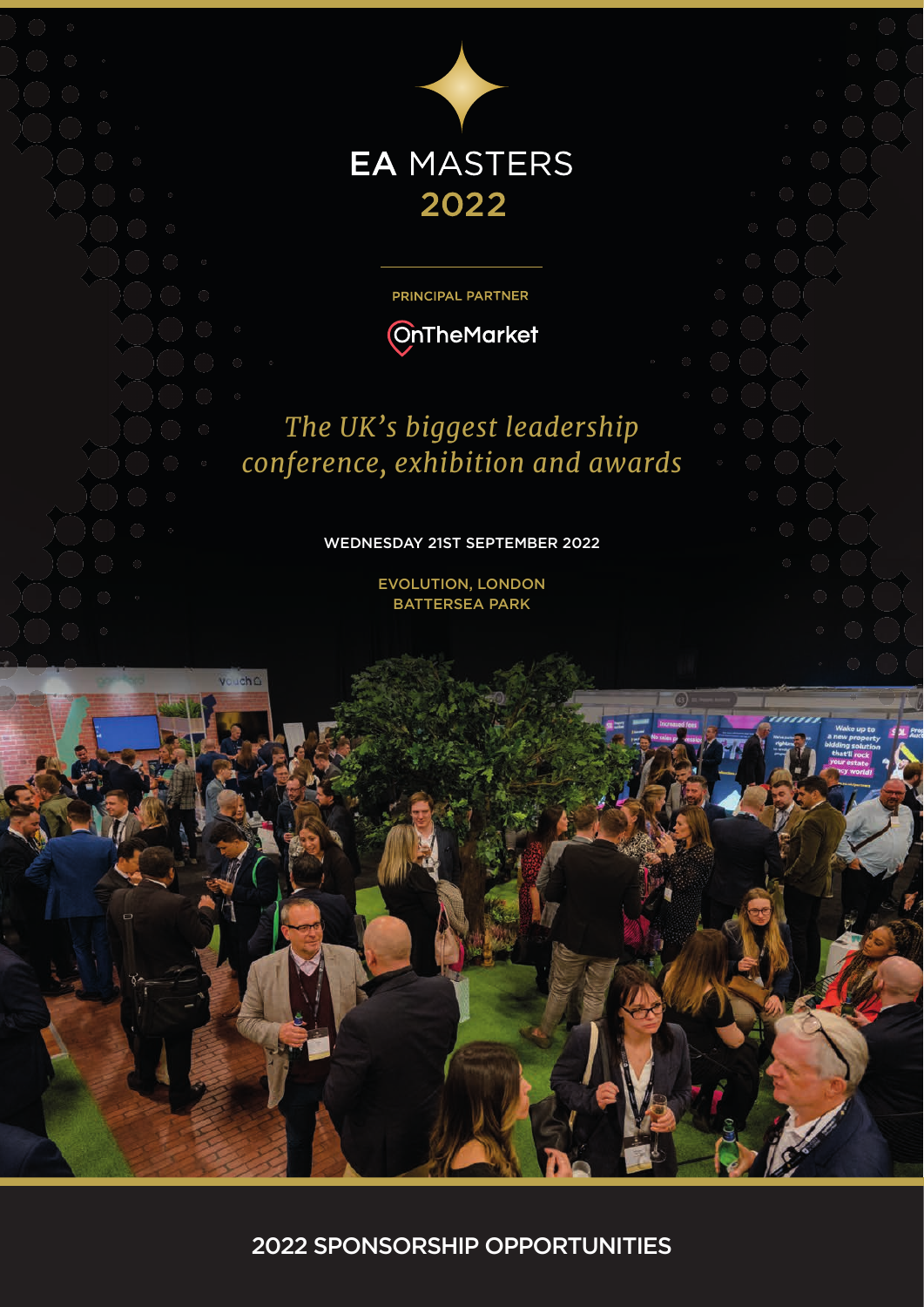# *Packages* 2022 Sponsor

| Puckuye:                                                                                                                                                                                          | <b>PLATINUM</b><br><b>7 PLACES</b>                          | <b>VIP</b><br><b>18 PLACES</b>                            | <b>GOLD</b><br><b>25 PLACES</b>                        | <b>SILVER</b><br><b>12 PLACES</b>                     | <b>MARKETPLACE</b>                                    |
|---------------------------------------------------------------------------------------------------------------------------------------------------------------------------------------------------|-------------------------------------------------------------|-----------------------------------------------------------|--------------------------------------------------------|-------------------------------------------------------|-------------------------------------------------------|
|                                                                                                                                                                                                   | <b>6 SOLD</b>                                               | <b>16 SOLD</b>                                            | <b>15 SOLD</b>                                         | 3 SOLD                                                |                                                       |
|                                                                                                                                                                                                   | £20,000                                                     | £11,000                                                   | £7,000                                                 | £4,000                                                | £2,500                                                |
| <b>EXHIBITION SPACE PHYSICAL VENUE</b>                                                                                                                                                            | v<br>(6X6) CHOICE                                           | v<br>(6X3) CHOICE                                         | $\checkmark$<br>(3X3) CHOICE                           | V<br>(3X3)<br><b>ALLOCATED</b>                        | PRESENCE WITHIN<br>MARKETPLACE<br><b>AREA</b>         |
| <b>AWARDS LUNCH*</b>                                                                                                                                                                              | V<br>X10 TICKETS<br>PHYSICAL & VIRTUAL                      | v<br><b>X 6 TICKETS</b><br>PHYSICAL & VIRTUAL             | v<br>X 2 TICKETS<br>PHYSICAL & VIRTUAL                 |                                                       |                                                       |
| AFTER-SHOW PARTY*                                                                                                                                                                                 | v<br>X 10 TICKETS<br>PHYSICAL                               | v<br><b>X 6 TICKETS</b><br>PHYSICAL                       | $\checkmark$<br>X 2 TICKETS<br>PHYSICAL                |                                                       |                                                       |
| <b>CONFERENCE PASSES*</b>                                                                                                                                                                         | $\checkmark$<br>X10 TICKETS<br>PHYSICAL & VIRTUAL           | v<br><b>X 6 TICKETS</b><br>PHYSICAL & VIRTUAL             | $\checkmark$<br>X 2 TICKETS<br>PHYSICAL & VIRTUAL      |                                                       |                                                       |
| <b>EXHIBITION PASSES*</b>                                                                                                                                                                         | v<br>X 10 TICKETS<br>PHYSICAL & VIRTUAL                     | v<br>X 6 TICKETS<br>PHYSICAL & VIRTUAL                    | $\checkmark$<br><b>X2TICKETS</b><br>PHYSICAL & VIRTUAL | v<br>X 2 TICKETS<br>PHYSICAL & VIRTUAL                | ✓<br>X1TICKET<br>PHYSICAL & VIRTUAL                   |
| OPTION TO PURCHASE EXHIBITION ONLY PASSES*                                                                                                                                                        | v<br>PHYSICAL & VIRTUAL                                     | v<br>PHYSICAL & VIRTUAL                                   | $\checkmark$<br>PHYSICAL & VIRTUAL                     | v<br>PHYSICAL & VIRTUAL                               |                                                       |
| <b>STRATEGIC SEATING</b>                                                                                                                                                                          | ✓<br>2ND CHOICE                                             | v<br><b>3RD CHOICE</b>                                    |                                                        |                                                       |                                                       |
| EXHIBITION SPACE VIRTUAL VENUE<br>INCLUDES BRANDING, ADVERT, WALLPAPER, VIDEO, DEMO, DOCUMENT<br>DOWNLOADS, APPOINTMENT BOOKING, 1-2-1 VIDEO MEETINGS & MULTI-<br>USER MEETINGS (UP TO 10 PEOPLE) | V                                                           | V                                                         | $\checkmark$                                           | $\checkmark$                                          | $\checkmark$                                          |
| VIRTUAL ROUND TABLE MEETING FACILITY<br>(UP TO 100 PARTICIPANTS)                                                                                                                                  | v                                                           | V                                                         |                                                        |                                                       |                                                       |
| CELEBRITY PRESENTER TO VISIT PHYSICAL STAND                                                                                                                                                       | V<br>X <sub>2</sub>                                         | v<br>X <sub>1</sub>                                       |                                                        |                                                       |                                                       |
| INTERVIEW IN EA MASTERS NEWS ROOM AT LIVE EVENT                                                                                                                                                   | v<br>5 MINS WITH<br><b>RECOGNISED</b><br><b>BROADCASTER</b> | v<br>5 MINS WITH<br><b>EA MASTERS</b><br>PRESENTER        |                                                        |                                                       |                                                       |
| FEATURE IN PRODUCT & SERVICE SPOTLIGHT<br>PRESENTATION AT LIVE EVENT                                                                                                                              | v                                                           | V                                                         |                                                        |                                                       |                                                       |
| <b>HOST REFERENCES</b>                                                                                                                                                                            | v                                                           | V                                                         |                                                        |                                                       |                                                       |
| NAME CHECK DURING AWARDS                                                                                                                                                                          | v                                                           | V                                                         |                                                        |                                                       |                                                       |
| LOGO ON SCREEN DURING AWARDS                                                                                                                                                                      | V                                                           | V                                                         |                                                        |                                                       |                                                       |
| LOGO ON WINNERS PAP WALL                                                                                                                                                                          | v                                                           |                                                           |                                                        |                                                       |                                                       |
| PRE AND POST EVENT INTERVIEWS PROFESSIONALLY<br>RECORDED IN STUDIO WITH EA MASTERS                                                                                                                | V<br>5 MINS                                                 |                                                           |                                                        |                                                       |                                                       |
| PRESENT BEST ESTATE AGENT GUIDE AWARD ON STAGE                                                                                                                                                    | v                                                           | v                                                         |                                                        |                                                       |                                                       |
| PHYSICAL EVENT PHOTOGRAPHY                                                                                                                                                                        | V                                                           | ✓                                                         |                                                        |                                                       |                                                       |
| BEST EA SUPPLIER AWARD MARK & LICENCE**                                                                                                                                                           | ✓                                                           |                                                           |                                                        |                                                       |                                                       |
| DELEGATE LIST***                                                                                                                                                                                  | V                                                           |                                                           | POST PHYSICAL                                          |                                                       |                                                       |
| LIST OF BEST ESTATE AGENT GUIDE RATED AGENTS                                                                                                                                                      | POST EVENT                                                  | POST EVENT                                                | $\checkmark$<br>POST EVENT                             |                                                       |                                                       |
| PROMOTIONAL ITEM WITHIN EXHIBITION CONFERENCE BAG                                                                                                                                                 | ✓                                                           |                                                           |                                                        |                                                       |                                                       |
| WORKBOOK LISTING/DIRECTORY                                                                                                                                                                        | v                                                           | ✓                                                         | v                                                      |                                                       |                                                       |
| WORKBOOK EDITORIAL & ADVERT                                                                                                                                                                       | ✓<br>4 PAGES                                                | ✓<br>2 PAGES                                              |                                                        |                                                       |                                                       |
| <b>VIDEO COMMERCIAL</b>                                                                                                                                                                           | V<br><b>60 SECONDS</b>                                      | v<br><b>30 SECONDS</b>                                    |                                                        |                                                       |                                                       |
| BRAND ON EVENT WEBSITE WITH LINK TO SPONSOR<br>SPOTLIGHT                                                                                                                                          | V                                                           | $\checkmark$                                              | V                                                      | ✓                                                     |                                                       |
| BRAND ON VIRTUAL VENUE HOMEPAGE & APP                                                                                                                                                             | v                                                           |                                                           | v                                                      |                                                       |                                                       |
| BRAND ON ESTATE AGENT DELEGATE ACQUISITION EMAILS                                                                                                                                                 | ✓                                                           |                                                           |                                                        |                                                       |                                                       |
| BRAND ON ESTATE AGENT DELEGATE EMAILS                                                                                                                                                             | v                                                           |                                                           | ✓                                                      |                                                       |                                                       |
| SPONSOR PROMOTIONAL TOOLKIT                                                                                                                                                                       | V                                                           |                                                           | ✓                                                      |                                                       |                                                       |
| PROMOTION ON SOCIAL MEDIA                                                                                                                                                                         | v<br><b>VIDEO &amp; STATIC</b><br><b>IMAGE</b>              | v<br><b>VIDEO &amp; STATIC</b><br><b>IMAGE</b>            | <b>STATIC IMAGE</b>                                    | <b>STATIC IMAGE</b>                                   | <b>STATIC IMAGE</b>                                   |
| DELEGATE REWARD PROMOTED ON EVENT WEBSITE,<br>VIRTUAL VENUE & SOCIAL MEDIA                                                                                                                        | $\checkmark$<br>PAID SOCIAL<br><b>POSTS</b>                 | $\boldsymbol{\mathcal{V}}$<br>PAID SOCIAL<br><b>POSTS</b> | $\checkmark$<br><b>ORGANIC</b><br><b>SOCIAL POSTS</b>  | $\checkmark$<br><b>ORGANIC</b><br><b>SOCIAL POSTS</b> | $\checkmark$<br><b>ORGANIC</b><br><b>SOCIAL POSTS</b> |
| PRODUCT CATALOGUE                                                                                                                                                                                 | V                                                           | V                                                         | V                                                      | V                                                     | $\checkmark$                                          |
| BRANDING ON EXPO MAP                                                                                                                                                                              | v                                                           |                                                           | V                                                      | V                                                     |                                                       |
| E-NEWSLETTER 48 HOURS BEFORE CONFERENCE                                                                                                                                                           | v                                                           | ✓                                                         |                                                        |                                                       |                                                       |
| PUSH NOTIFICATIONS PHYSICAL & VIRTUAL                                                                                                                                                             | ✓                                                           |                                                           |                                                        |                                                       |                                                       |
| POST EVENT SOCIAL PROMOTION                                                                                                                                                                       | v                                                           | v                                                         |                                                        |                                                       |                                                       |

Supporter benefits may be subject to change. \*Ticket allocation is non-transferable between delegates or other suppliers. Available to employees of sponsor company or estate agents only.<br>\*\*Subject to winning an award or be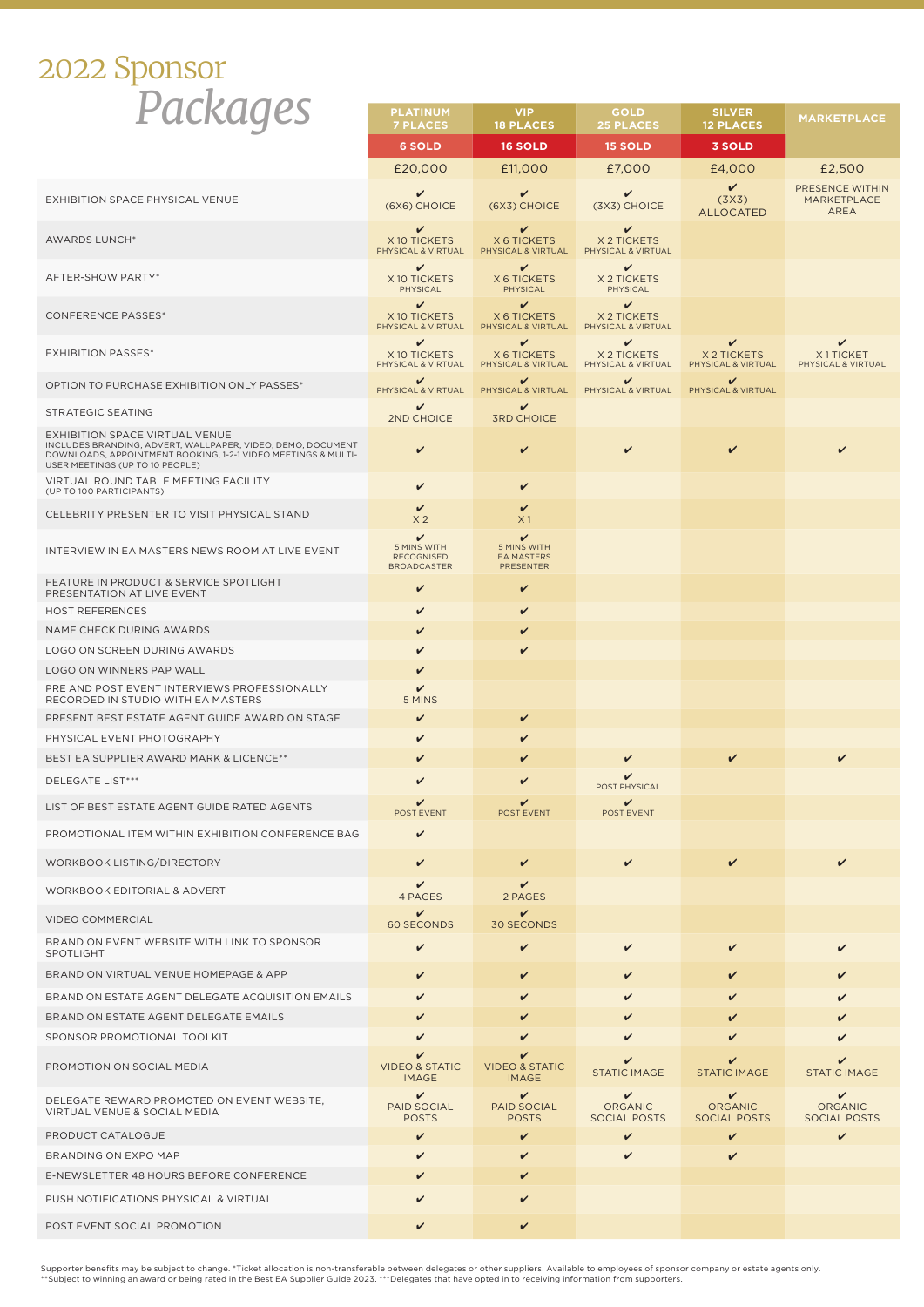

# *Innovation Hall Ground Floor* The



#### *Interested?*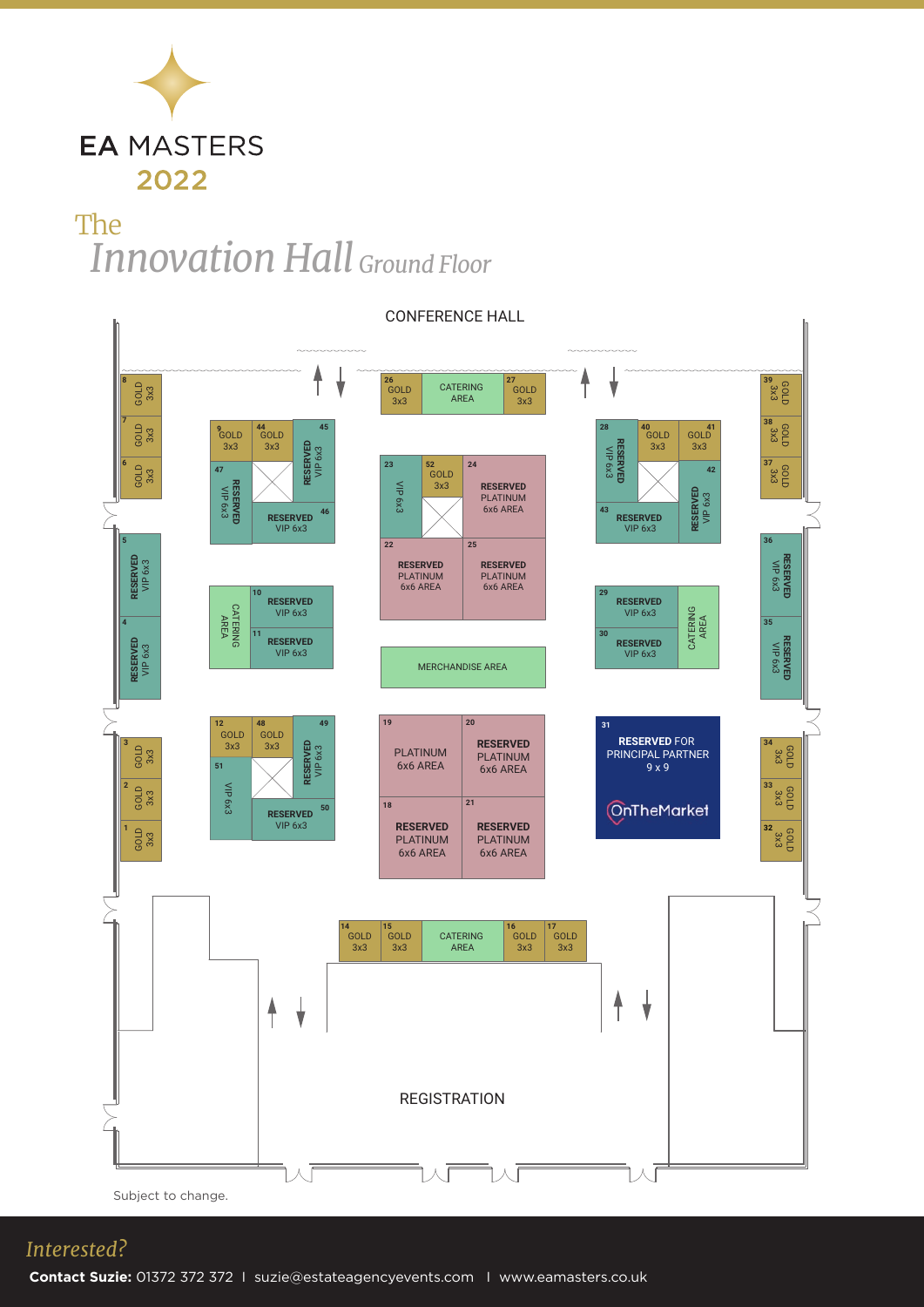

# *Innovation Hall Mezzanine*The



Subject to change.